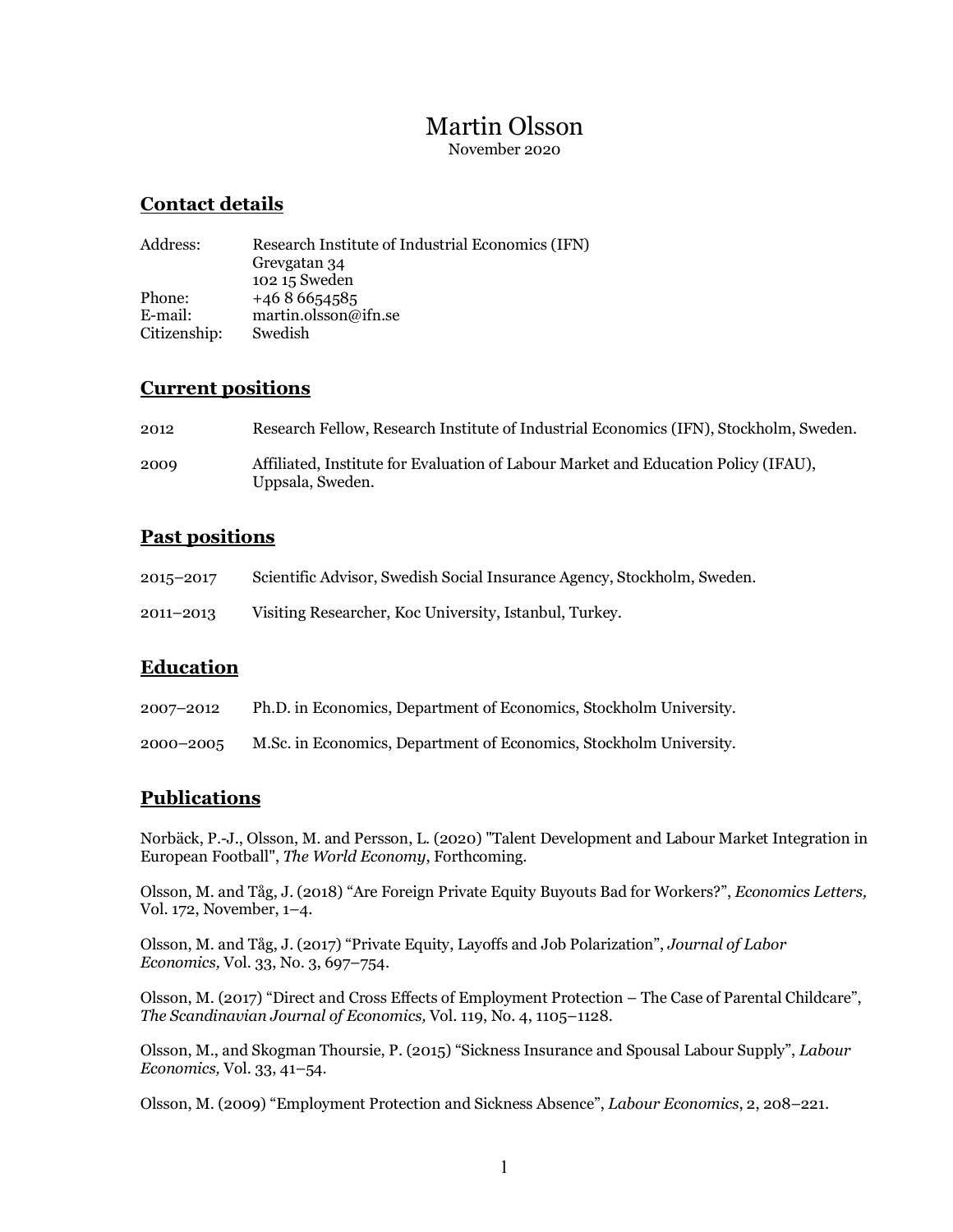# **Other publications**

Bjuggren, C.-M., Olsson, M. and Skedinger, P. (2018) "Turordningsregler – lagstiftning med konsekvenser eller spel för gallerierna?", *Ekonomisk Debatt*, Vol. 3, No. 3, 5–16.

Olsson, M. and Tåg, J. (2017) "Påverkar riskkapitalinvesteringar anställda och samhällsekonomin?", *Ekonomisk Debatt*, Vol. 45, No. 8, 26–36.

Olsson, M. (2009) "Ökar anställningsskyddet sjukfrånvaron?", *Ekonomisk Debatt*, Vol. 35, No. 8, 31–41.

# **Working papers**

Ichino, A., Olsson, M., Petrongolo, B. and Skogman Thoursie, P. (2019) "Economic Incentives, Home Production and Gender Identity Norms", IFN Working Paper, No. 1283.

Olsson, M. and Tåg, J. (2018) "What is the Cost of Privatizations for Workers?", IFN Working Paper, No. 1201.

### **Blog posts**

Ichino, A., Olsson, M., Petrongolo, B. and Skogman Thoursie, P. (2019) "Economic Incentives, Home Production and Gender Identity Norms".

- **-** VoxEu (2019) "https://voxeu.org/article/economic-incentives-home-production-and-genderidentity-norms
- **-** Austax Policy (2019) https://www.austaxpolicy.com/economic-incentives-home-production-andgender-identity-norms
- **-** LSE Business Review Blog (2019) https://blogs.lse.ac.uk/businessreview/2019/07/29/caneconomic-incentives-promote-a-more-equal-gender-division-of-house-chores/

### **Grants**

- 2018 Torsten Söderbergs Stiftelse (fellow applicant).
- 2018 Marianne och Marcus Wallenbergs Stiftelse (fellow applicant).
- 2013 Wallander Scholarship (3-year independent research grant awarded to outstanding young researchers by the Jan Wallanders och Tom Hedelius Stiftelse).
- 2010 Jan Wallanders och Tom Hedelius Stiftelse (fellow applicant).
- 2009 Kocks, Karin och Hugo Lindbergs Travelling Scholarship.
- 2007 Erik Johan Ljungbergs Research Foundation.